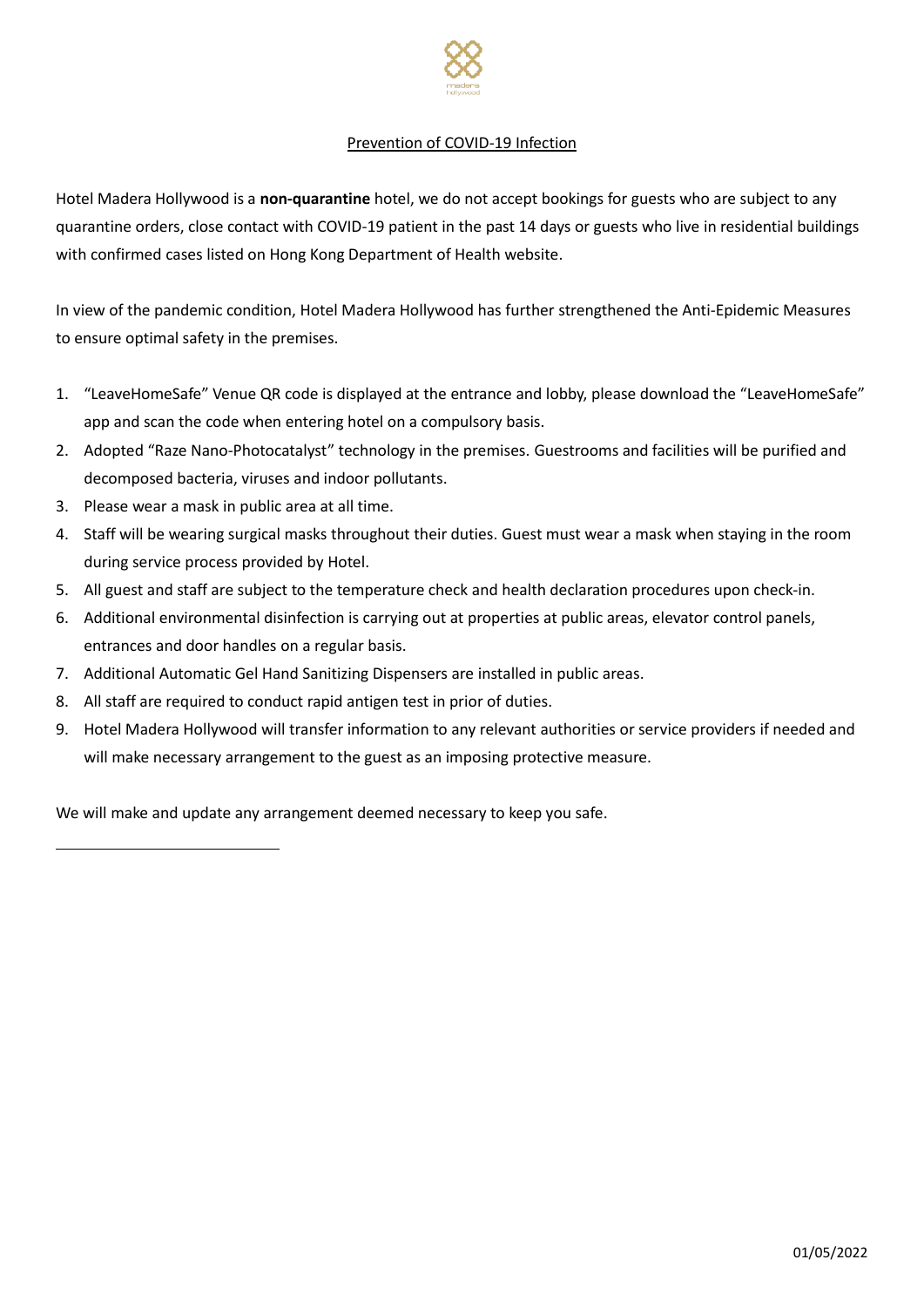

## 預防 2019 冠狀病毒病感染

木的地酒店 - 中環並非政府指定檢疫酒店,恕不接待於過去 14 日與新型冠狀病毒 (COVID-19)患者有密切 接觸或於過去 14 日居住於香港衛生署網站所列的「曾有確診或疑似新型冠狀病毒(COVID-19)個案的大廈名 單」的客人。

配合政府最新防疫政策,酒店已進一步加強有關預防措施,確保酒店達至最高的安全標準。

- 1. 「安心出行」流動應用程式場所二維碼已張貼於酒店出入口及大堂,客人請自行下載「安心出行」應 用程式,在到訪酒店時,掃描場所二維碼
- 2. 酒店已使用「Raze 納米光觸媒」技術徹底消毒及淨化,客房及設施等均已完成噴灑消毒
- 3. 身處公共地方必須一直佩戴口罩
- 4. 所有員工在當值時均會佩戴口罩,如客人於員工進行客房服務時同時留在房內,均須戴上口罩
- 5. 所有客人及員工,均須通過體溫檢測及填寫健康申報表
- 6. 增加所有公共地方及設施每日清潔及消毒的次數
- 7. 於公共地方額外增設多個免觸式酒精消毒機
- 8. 所有員工於當值前必須通過抗原快速測試
- 9. 如客人有任何健康狀況,會依循衛生署指引向有關部門通報及作出適當安排,以確保客人及員工的 安全

酒店將因應潛在風險及實際情況不斷更新防疫措施,以策安全。